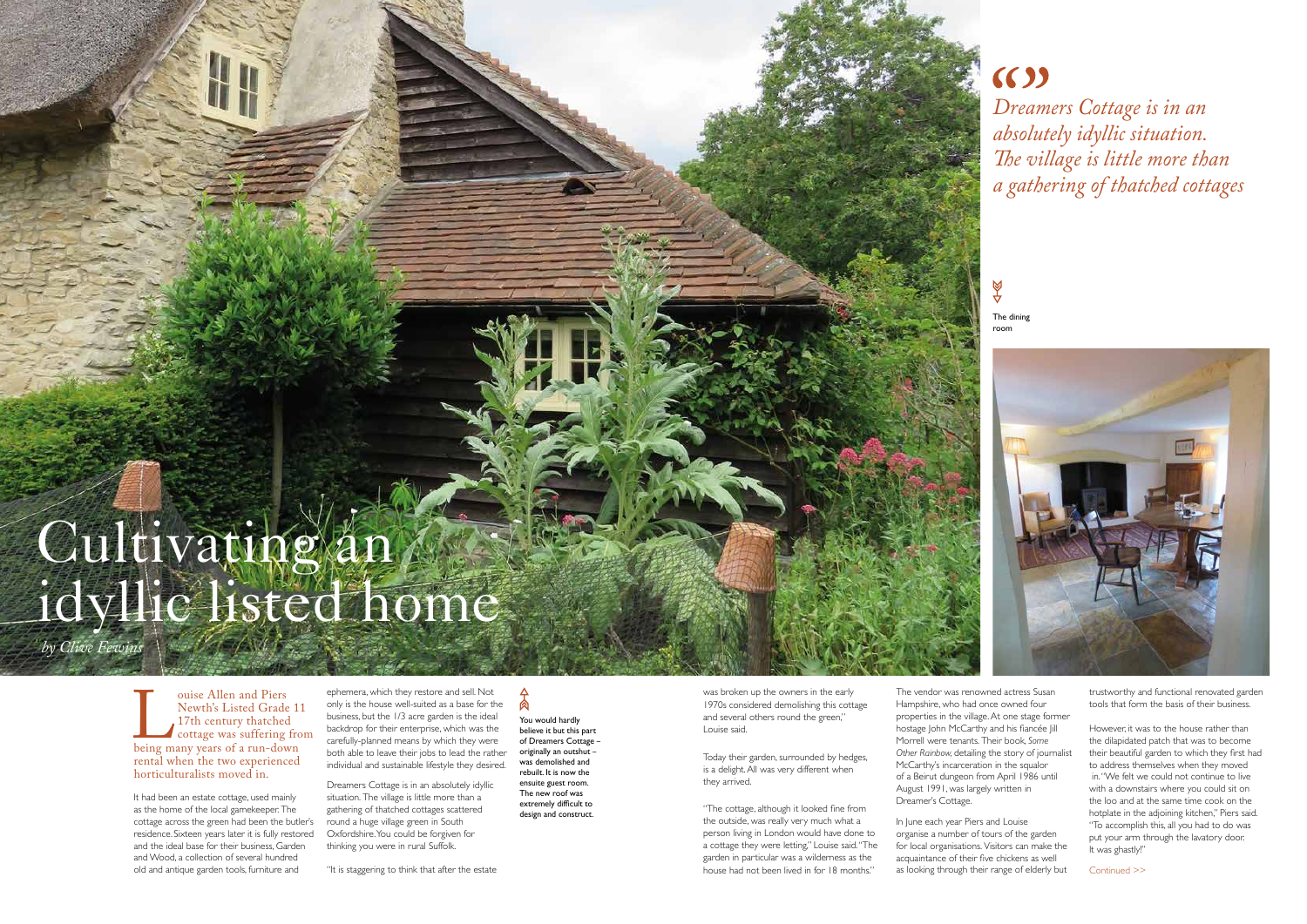

ADVERTISING SPACE

Continued >>



### 肏

After refurbishing the kitchen using the space left by the relocated bathroom they moved on to the outside storeroom at the south-eastern end of the house. This had an attractive pitched tiled roof but access was from the outside, and to turn it into the single storey guest bedroom they badly needed they had to arrange for it to be accessed from The Garden and Wood items, all priced, can the present dining room. In the end it was demolished and rebuilt.

Creating an upstairs bathroom and WC was therefore the first major task, and this they achieved with no objection from the planners. cottage and also building up the business.

> "I like to use the word 'repatriated' for all the hundreds of items, many of them highly unusual, we handle, many of which nowadays just come to us," said Louise. "We like to think we are giving them a new home where they will be appreciated."

"It was all very difficult," said Louise. "The planners would not let us have as big a room as we wanted, but the main problems were with the roof. In the end our architect came up with a good solution, but the roof was extremely difficult to construct. It was all rather painful but we think it looks fine now and it serves our purposes well, especially as it has an en suite bathroom, which means we have a downstairs loo.

While local builders were carrying out all this work Piers and Louise were living in the

Phase one, as they call it, also included building a garage/workshop. The latter was especially important as it would be essential for the work needed to clean up and if necessary repair most of the gardening items that were to become the basis of their business.

be seen in the single-storey building nearby they call The Store.

Dreamers Cottage from the front

The rear terrace looks as if it has been a fixture for a very long time. In fact it was only constructed in the past few years – by Piers. It is entirely comprised of small stones that came from the vegetable garden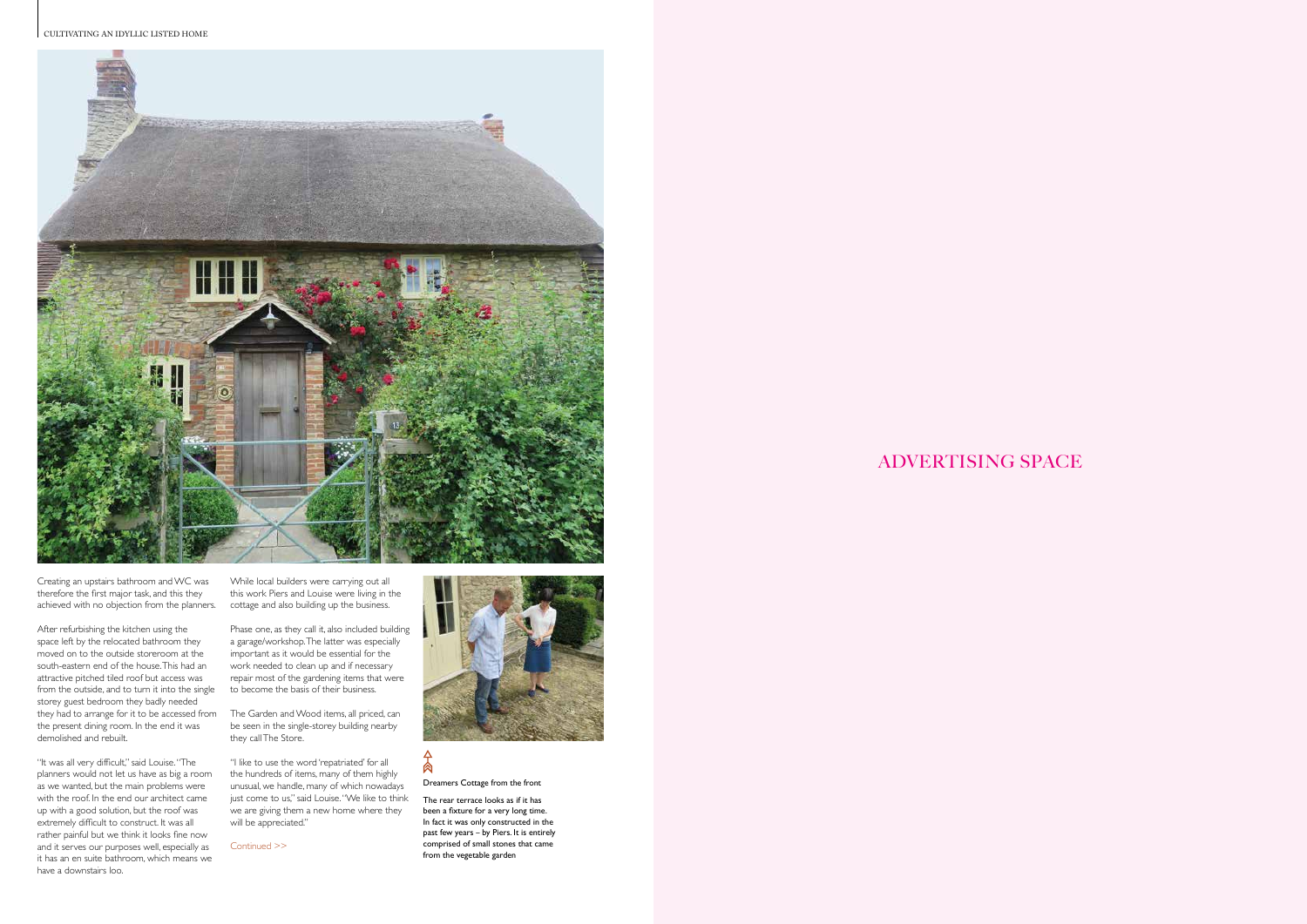## ADVERTISING SPACE

#### CULTIVATING AN IDYLLIC LISTED HOME

#### $R$

Piers is responsible for the repair and restoration and refurbishing of the products.

Once the business was firmly established Piers and Louise were hoping they might be able to take things a little easier.

However, late one night whilst they were dining at home with friends they watched a large diagonal crack start, proceed and establish itself as a permanent fixture on one of the downstairs walls near the fireplace.

"We found we could no longer close the door at the bottom of the stairs and genuinely thought the house was subsiding," Louise said. "Our insurers kindly sent out a surveyor and he reassured us that, fortunately, this was not the case.

"In fact it was caused by a buried electric cable that had been chased in. But the net effect was that we started in earnest to work on the inside again. Outside we had done a tremendous amount of work, which included paving and landscaping and constructing a rear terrace made from small stones that came from the vegetable garden."

The terrace, built entirely by Piers (usually for an hour every evening while Louise cooked), looks as if it has always been there. "We are rather proud of it," said Louise "because one of the keys to our approach has been to use what was on site or nearby as much as possible and to try and avoid bringing in new materials."

But it was time to move indoors again – particularly as by this time the two had paid off most of their mortgage and more money was to hand. This time all the old cement render and gypsum plaster in the middle room downstairs– now the dining room – came off, to be replaced by lime plaster. Every room upstairs was lime plastered and a total of five ceilings were taken down and replastered using lime.







*From the top:* The master bedroom. The entire room and ceiling was replastered. Louise particularly loves the ceiling, which retains much of the unneveness and 'dip' of the original. "Reconstructed but not straightened out and wrecked" is how she describes it

Originally an outshut, this room was the dining room when Piers and Louise arrived. They swapped the rooms over, in the course of the work removing the exterior door and replacing it with a window

The brick porch was rebuilt and Piers laboriously undertook the repair and refitting of the Crittall steel framed window on the one side

View from the remodelled kitchen into what is now the dining room